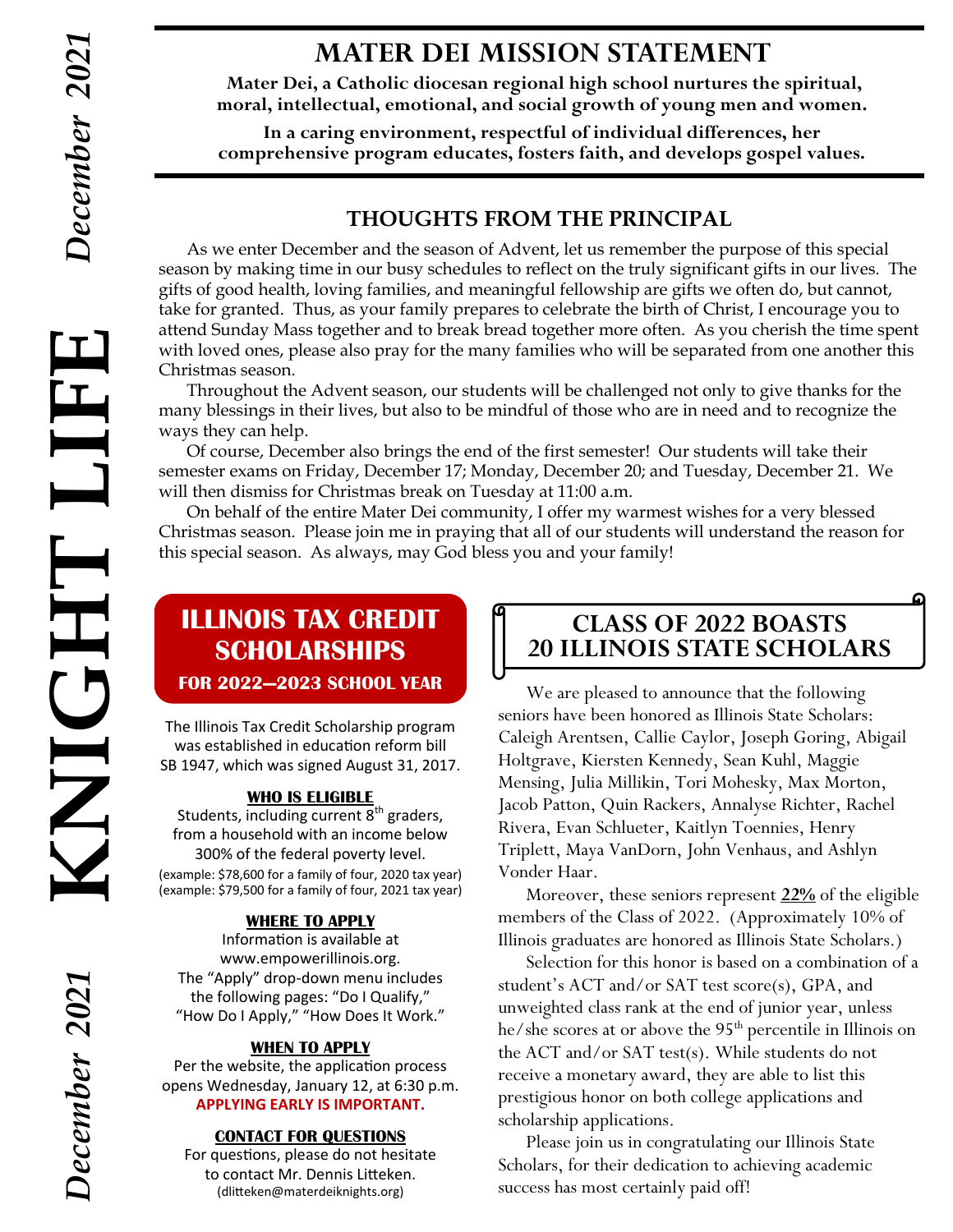# **DECEMBER KNIGHT LIFE**

- 6 School Board Meeting (7:00 p.m.)
- 8 Immaculate Conception Mass (9:40 a.m.)
- 9 Class of 2026 Information Night (7:00 p.m.)
- 11 ACT Test at Mater Dei (8:00 a.m.) Class of 2026 Placement Test (9:00 a.m.)
- 12 Christmas Concert (7:00 p.m.)
- 13 Mothers and Friends Meeting (6:30 p.m.)
- 17 Semester Exams: periods 6 and 7
- 20 Semester Exams: periods 1, 2, and 8 Band Parents Meeting (7:00 p.m.) Fathers and Friends Meeting (7:00 p.m.)
- 21 Semester Exams: periods 3 and 4/5 Dismissal at 11:00 a.m.
- 27-30 Christmas Tournament

# **MARK YOUR CALENDARS**

### **IMMACULATE CONCEPTION MASS**

Due to limited space, as we adhere to social-distancing guidelines, our Immaculate Conception Mass on December 8 will not be open to the public.

A recording will be posted on our website: In the "Faith" menu, select the "Liturgical Schedule" page.

### **SOUNDS OF THE SEASON**

Enjoy the sounds of the season as performed by our concert band, jazz band, wind ensemble, and chorus at our Christmas concert on December 12 at 7:00 p.m. in the main gymnasium.

### **CHRISTMAS TOURNAMENT**

Enjoy four days of boys basketball at our  $60<sup>th</sup>$ Christmas Tournament. When finalized, the schedule will be posted on our website.



**MATER DEI CALENDARS A Gift That Gives Back** Looking for the perfect gift? Give your family and friends a 2022 Mater Dei Calendar, which not only provides them with a chance to win a share of \$21,150 in cash prizes, but also supports a vital Mater Dei fundraiser!

In addition, students have the opportunity to earn the following incentives:

- 8 sales = Friday "dress down" days and no school April 22
- 10 sales = \$5, then \$10 for each additional five sales, as well as special dress days
- for the freshman, sophomore, and junior classes, a \$500 tuition credit for each top seller and a \$200 tuition credit for each second-place seller
- for the senior class, a \$500 tuition credit for the top seller, a \$250 tuition credit for the second-place seller, and a \$150 tuition credit for the third-place seller. (Credit surpassing a tuition balance will be awarded in cash.)

### **We sincerely thank you for supporting this vital fundraiser, which makes a difference in the lives of our Knights!**



**Please know that calendars may be purchased online by selecting the "Buy a 2022 Calendar" button on the homepage of our website. You may name the student to receive credit for the calendar sale.**

# DATES TO SAVE

### KNIGHT AT THE RACES

We'll be off to the races on Saturday, January 22, for the benefit of our music programs!

We invite you to join us at "the track" for an evening of exciting horse races and chances to win prizes or to donate to the event by sponsoring a horse.

The reservation form and sponsorship form will be posted on our website in the near future.

### A KNIGHT AT MARDI GRAS

Our Mothers & Friends will host their dinner auction, A Knight at Mardi Gras, on Saturday, April 23.

We invite you to enjoy an evening of fellowship, food, and fun; to donate to the event; or to share your time and talents by volunteering on a committee.

# DATES TO SHARE

Our events for families of incoming freshmen are scheduled for the following dates:

### INFORMATION NIGHT

December 9, 2021, from 7:00 p.m. to 9:00 p.m. *for parents and students*

### PLACEMENT TEST

December 11, 2021, from 9:00 a.m. to 12:15 p.m. *registration required and available on our website*

### **REGISTRATION**

February 26, 2022, from 8:00 a.m. to 11:00 a.m.

In your community, please share these dates, as well as the unique benefits your child has received as a result of attending Mater Dei.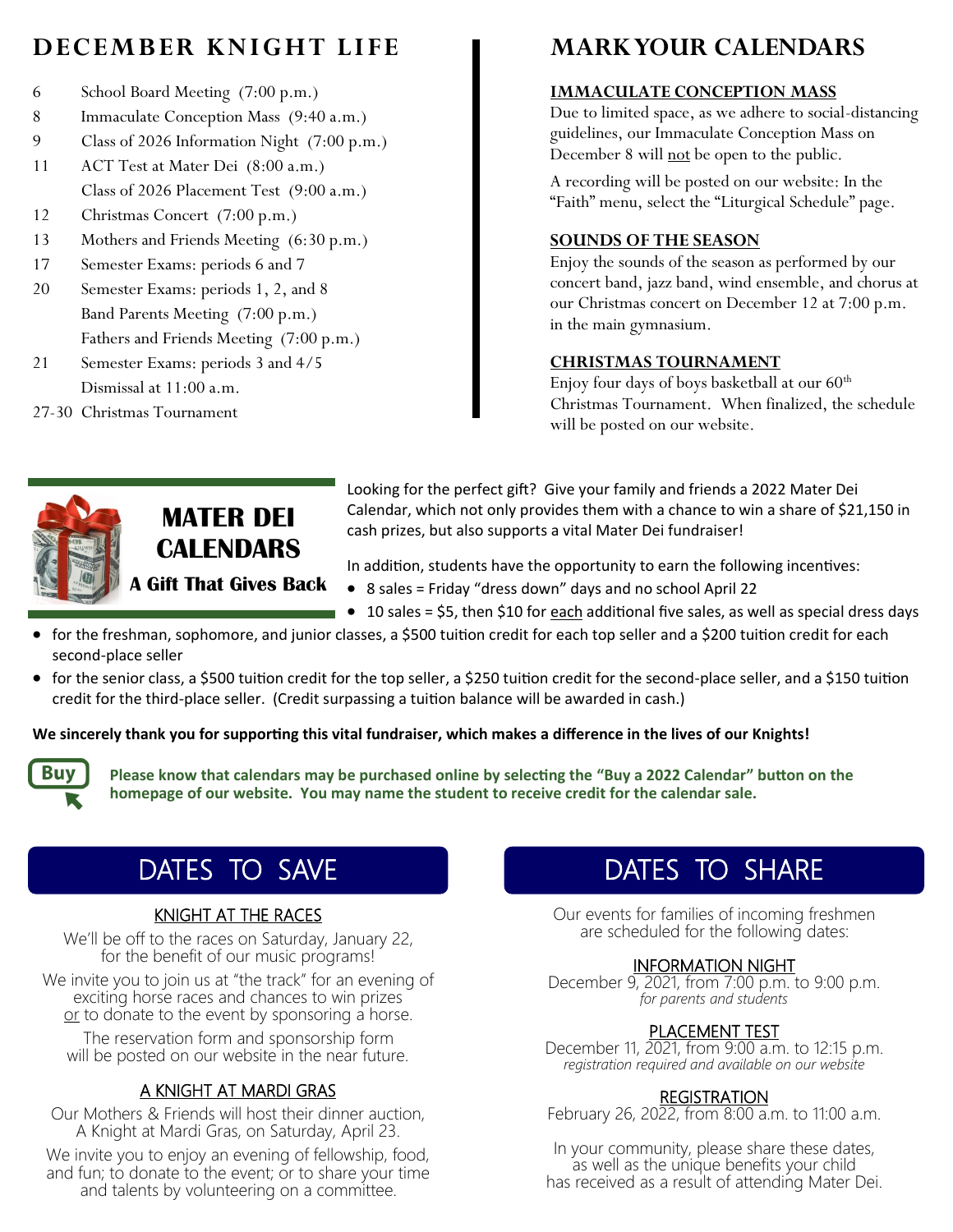

# BE THE HANDS OF CHRIST

Join us in commending and thanking members of our Mater Dei family for living the Gospel through their commitment to supporting those in need!

## JUNIOR KNIGHTS THANKSGIVING SERVICE PROJECT

We thank the families of nearly fifty members of Junior Knights who donated to our annual Junior Knights Thanksgiving Service Project! Nearly 100 food items were collected for the benefit of House of Manna. We also thank Director of Enrollment Mrs. Maria Zurliene and Student Ambassadors members for hosting the event.

### SPANISH CLUB DONATES TO MANDI HARDY

For the benefit of Mandi Hardy, a kindergarten teacher at St. Mary Catholic School in Centralia who is currently battling cancer for the second time, our Spanish Club hosted a dessert and pizza fundraiser. We thank all who supported the fundraiser, which raised a total of \$1,008! We also thank Spanish Club members and moderator Mrs. Amparo Wolden for hosting the event.

### SVDP WINTER CLOTHING AND CHRISTMAS TOY DRIVE

We thank the members of our Mater Dei family who donated to our St. Vincent de Paul Society's (SVDP) winter clothing and Christmas toy drive! 195 toys, 63 pairs of socks, 49 pairs of gloves, 26 coats, and six scarves were donated for the benefit of BCMW. We also thank SVDP members and moderator Mrs. KK Schnieder for hosting the event.

the magic of *Christmas* is not in the presents, but in *Christ's* presence.

# Our Advent Opportunity

Advent is our opportunity for renewal! Therefore, amid the decorating, shopping, and gathering during this holiday season, let us take time to experience a new beginning, for nothing is more healing, energizing, promising, or filled with hope!

Prepare for this special season by reflecting on the gifts God has granted and experiencing your parish's celebration of the sacrament of Reconciliation.

## Our Christmas Challenge

Christmas is the season to celebrate the love of God, who chose to become so present to us that He took our own form.

As we take time to gather and to celebrate, let us recall the true reason for the season and turn with grateful hearts to our God. Let us then continue to carry out the Christmas celebration throughout 2022!

| <b>EXAMS</b>                                    | Friday, December 17<br>pd <sub>1</sub><br>homeroom<br>pd 2<br>pd 3 | $8:10 - 8:58$<br>$9:02 - 9:07$<br>$9:11 - 9:59$<br>$10:03 - 10:51$                                                           | <b>Monday, December 20</b><br>pd 1<br>pd <sub>1</sub><br>exam<br>homeroom<br>pd 2 | $8:10 - 8:30$<br>$8:30 - 9:30$<br>$9:34 - 9:39$<br>$9:43 - 10:05$                                                             | <b>Tuesday, December 21</b><br>pd 3<br>pd <sub>3</sub><br>exam<br>homeroom<br>$pd\,4/5$ | $8:10 - 8:30$<br>$8:30 - 9:30$<br>$9:34 - 9:40$<br>$9:44 - 10:00$ |
|-------------------------------------------------|--------------------------------------------------------------------|------------------------------------------------------------------------------------------------------------------------------|-----------------------------------------------------------------------------------|-------------------------------------------------------------------------------------------------------------------------------|-----------------------------------------------------------------------------------------|-------------------------------------------------------------------|
| <b>17 FRI</b><br><b>20 MON</b><br><b>21 TUE</b> | $pd\ 4/5$<br>(lunch)<br>pd 6<br>exam<br>pd 7<br>pd 7<br>exam       | $10:55 - 12:15$<br>$10:55 - 11:19$<br>$11:23 - 11:47$<br>$11:51 - 12:15$<br>$12:19 - 1:19$<br>$1:23 - 1:50$<br>$1:50 - 2:50$ | pd <sub>2</sub><br>exam<br>$pd\,4/5$<br>(lunch)<br>pd 8<br>pd 8<br>exam           | $10:05 - 11:05$<br>$11:09 - 12:35$<br>$11:09 - 11:35$<br>$11:39 - 12:05$<br>$12:09 - 12:35$<br>$1:19 - 1:50$<br>$1:50 - 2:50$ | pd 4/5<br>exam                                                                          | $10:00 - 11:00$                                                   |

# **WHERE HAS THE FIRST SEMESTER GONE?**

As the end of the first semester quickly approaches, our teachers are challenging our students to continue to achieve academic success by putting forth extra effort to remain focused in class, to complete all assignments, and to prepare for semester exams.

Please remind your child that the final weeks impact not only second quarter grades, but also first semester exam grades and final first semester grades. In addition, please note that a student's final first semester grades, which are provided on



### HELP YOUR CHILD STUDY strategies to encourage with students

Use index cards or an app such as Quizlet to organize key concepts. Referring to a set of cards is more efficient than referring to a textbook.

Rework (not simply reread) problems from previous homework assignments, review sheets, quizzes, and tests.

Review on a continual basis instead of studying for one extended period of time.

Study with a parent or friend who can "quiz" you.

Request help from teachers for topics you previously found difficult.

his/her high school transcript, are used to calculate grade point average (GPA). Thus, we encourage you to continue to play an active role in your child's academic success by helping him/her achieve his/her highest potential. Remember to use PlusPortals and to contact your child's teachers for assistance.